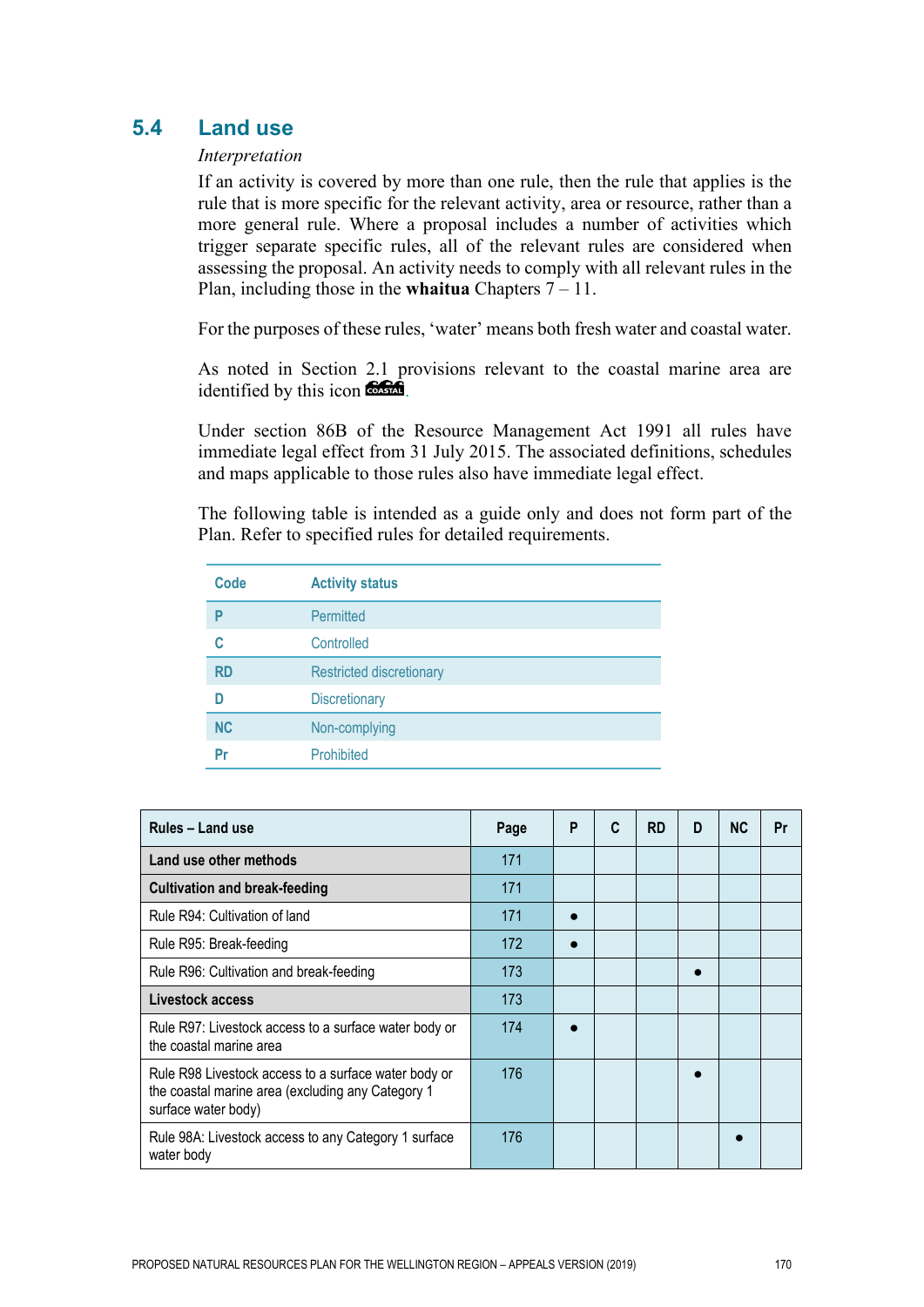| Rules - Land use                                                                                   | Page | P | C | <b>RD</b> | D | <b>NC</b> | Pr |
|----------------------------------------------------------------------------------------------------|------|---|---|-----------|---|-----------|----|
| Earthworks and vegetation clearance                                                                | 176  |   |   |           |   |           |    |
| Rule R99: Earthworks                                                                               | 176  |   |   |           |   |           |    |
| Rule R99A: Construction of a new farm track                                                        | 177  |   |   |           |   |           |    |
| Rule R99B: Construction of a new farm track                                                        | 178  |   |   |           |   |           |    |
| Rule R100: Vegetation clearance on erosion prone<br>land                                           | 179  |   |   |           |   |           |    |
| Rule R101: Vegetation clearance on erosion prone<br>land in accordance with a Freshwater Farm Plan | 179  |   |   |           |   |           |    |
| Rule R102: Earthworks and vegetation clearance for<br><u>renewable energy generation</u>           | 179  |   |   |           |   |           |    |
| Rule R103: Earthworks and vegetation clearance                                                     | 181  |   |   |           |   |           |    |

#### $5.4.1$ **Land use other methods**

The Wellington Regional Council will promote sustainable land and water management through Methods M1, M2, M7, M8, M9, M10, M11, M12, M14, M17, M19, M20, M25, M26, M27 and M28.

#### $5.4.2$ **Cultivation and break-feeding**

### Rule R94: Cultivation of land – permitted activity

The use of land for **cultivation** and the associated discharge of a contaminant into water or onto land where a contaminant may enter water, is a permitted activity, provided the following conditions are met:

- (a) **cultivation** on land with slope of more than 3 degrees shall not occur within 5m of the bed of a **surface water body** or the coastal marine area, or
- (b) **cultivation** on land with slope of 3 degrees or less shall not occur within 2m of the bed of a **surface water body** or the coastal marine area, and
- (c) the land between the cultivated land and the bed of a **surface water body** or the coastal marine area shall be in pasture or other groundcover vegetation throughout the period of **cultivation,** and
- (d) **cultivation** is undertaken along the contour of the land, where reasonably practicable, and
- (e) a sediment control measure or measures shall be used where a preferential flow path connects with a **surface water body** or the coastal marine area, and

Note - Guidance on sediment control measures for cultivation is available in Section 4 of Horticulture NZ's *Erosion and Sediment Control Guidelines for Vegetable Production* (June 2014)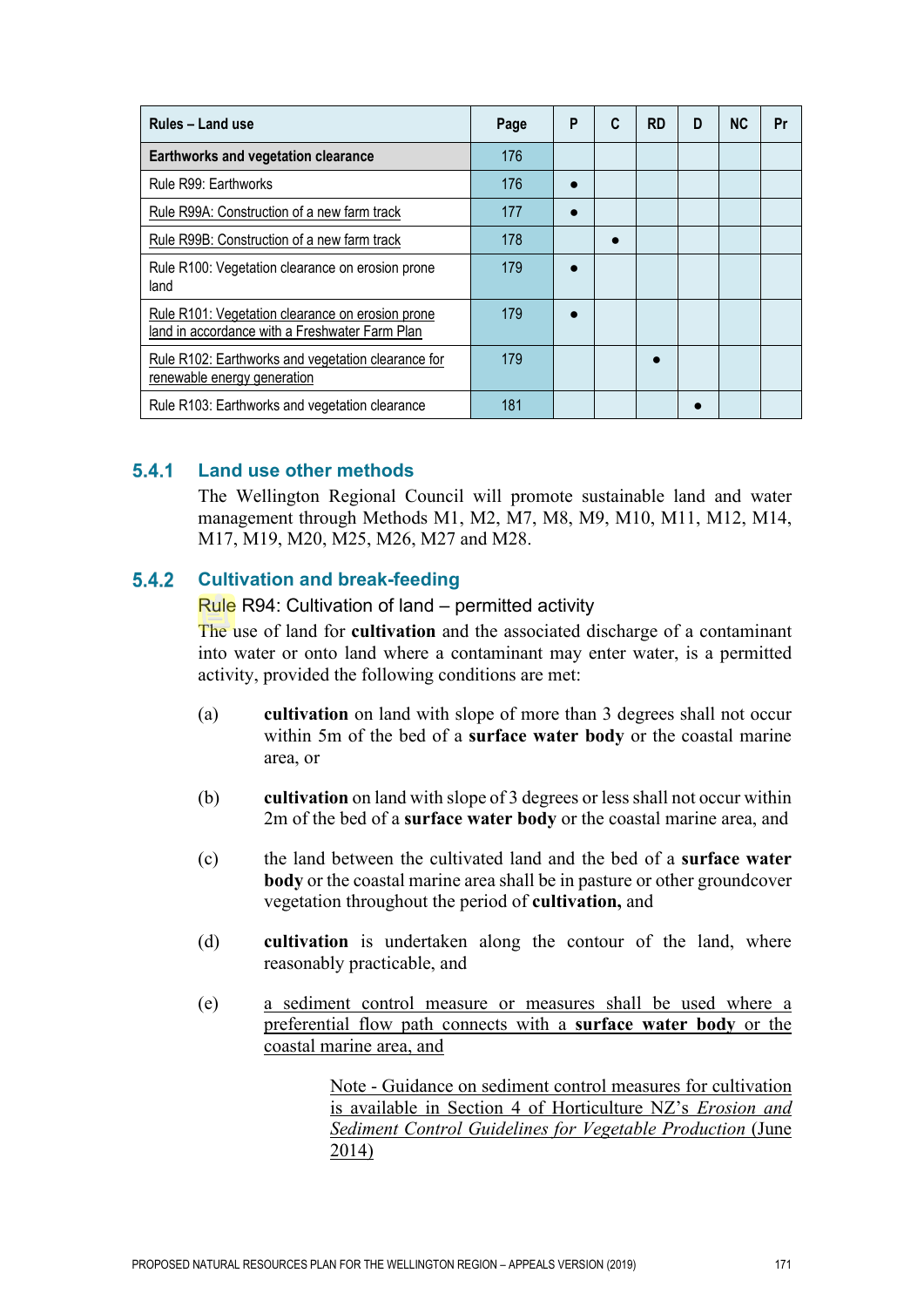- (f) where cultivation is within 5-10m (land with slope of more than 3 degrees) or 3-10m (land with slope of 3 degrees or less) of a natural wetland (as defined in the Resource Management (National Environmental Standards for Freshwater) Regulations 2020, only if permitted by the Regulations, and
- (g) any discharge from land subject to **cultivation** shall not, outside the **zone of reasonable mixing** in a **surface water body** or the coastal marine area, result in any of the following effects in receiving waters:
	- (i) a conspicuous change in colour or visual clarity,
	- (ii) the rendering of fresh water unsuitable for consumption by animals,
	- (iii) any significant adverse effect on aquatic life.

Note:

Regulation 50 of the Resource Management (National Environmental Standards for Freshwater) Regulations 2020 controls vegetation clearance, earthworks or land disturbance (which includes cultivation) outside, but within 10m of a natural wetland for the purpose of arable or horticultural land use. For the avoidance of doubt, cultivation for this purpose is subject to Regulation 50.

# Rule R95: Break-feeding – permitted activity

The use of land for **break-feeding** and the associated discharge of a contaminant into water or onto land where a contaminant may enter water, is a permitted activity, provided the following conditions are met:

- (a) **break-feeding** on land with slope of more than 3 degrees shall not be within 5m of the bed of a **surface water body** or the coastal marine area, and
- (b) **break-feeding** on land with slope of 3 degrees or less shall not be within 2m of the bed of a **surface water body** or the coastal marine area, and
- (c) the land between the land used for **break-feeding** and the bed of a **surface water body** or the coastal marine area shall be in pasture or other groundcover vegetation, and not be grazed or cultivated throughout the period that the land adjacent is used for **break-feeding**, and
- (d) a sediment control measure or measures shall be used where a preferential flow path connects with a **surface water body** or the coastal marine area, and

*Note*

Guidance on sediment control measures for break-feeding is available from<http://www.gw.govt.nz/good-management-practice/>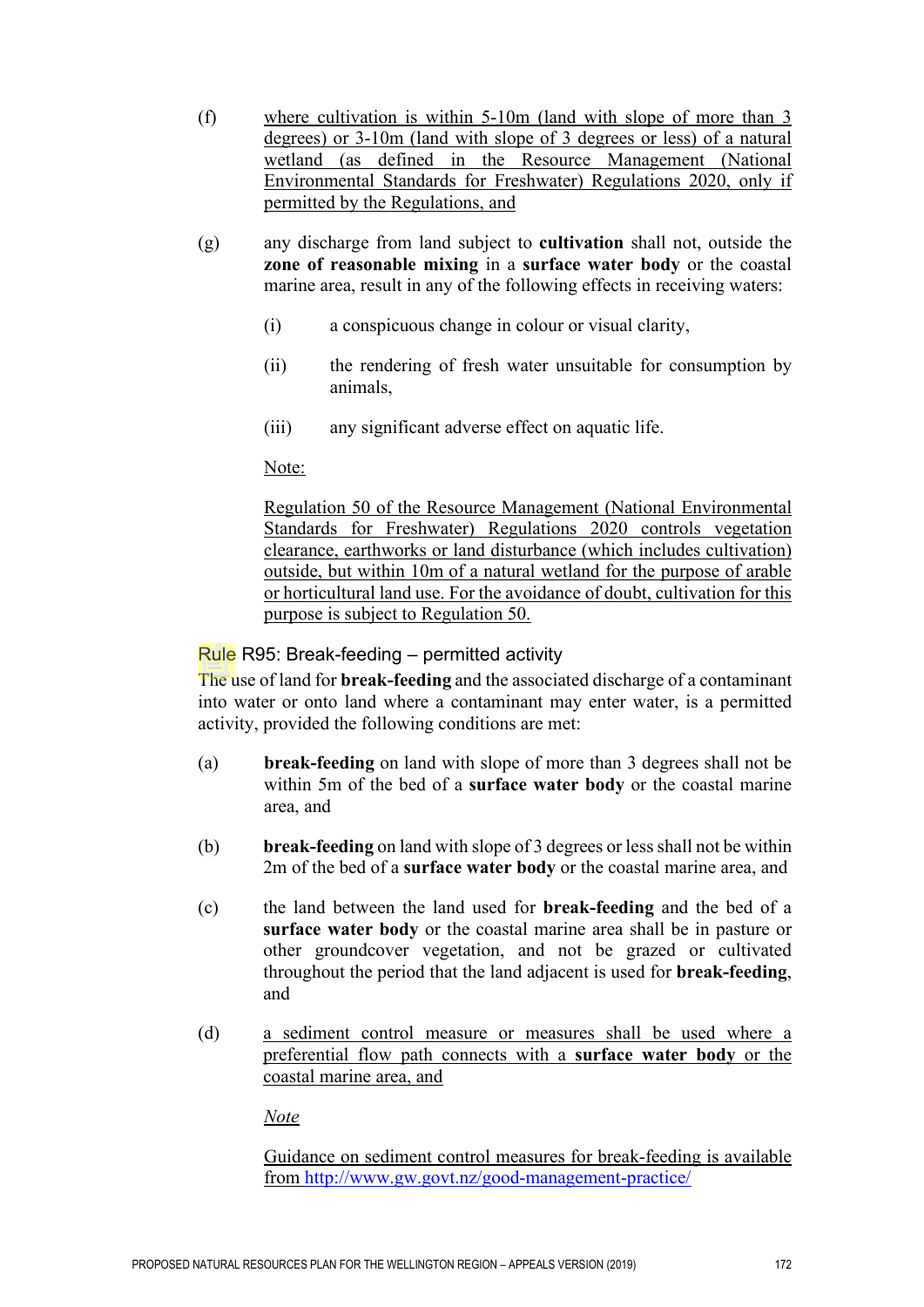- (e) any discharge to a **surface water body** from land used for **breakfeeding** shall not, outside of the **zone of reasonable mixing** in a **surface water body** or the coastal marine area, result in any of the following effects in receiving waters:
	- (i) a conspicuous change in colour or visual clarity,
	- (ii) the rendering of fresh water unsuitable for consumption by animals,
	- (iii) any significant adverse effect on aquatic life.

# *Note*

The activity of break-feeding of winter forage crops and intensive winter grazing by livestock is also subject to:

- (i) the Resource Management (National Environmental Standards for Freshwater) Regulations 2020, with regulations to take effect on 01 May 2021, and
- (ii) the Resource Management (Stock Exclusion) Regulations 2020, with regulations for break-feeding of cattle beef and deer to take effect on 03 September 2020 for new pastoral systems and 01 July 2023 for existing pastoral systems.

COASTAL Rule R96: Cultivation and break-feeding – discretionary activity The use of land for **cultivation** or **break-feeding** and the associated discharge of a contaminant into water or onto land where a contaminant may enter water, that is not permitted by Rule R94 or Rule R95 is a discretionary activity.

#### $5.4.3$ **Livestock access**

# *Note*

Any restrictions in this Plan on **livestock** access to a **water race** do not limit the use of the **water race** for the purpose of providing drinking water for stock, provided **livestock** do not enter the **water race**.

**Livestock** access to, and exclusion from, a **surface water body** is also subject to:

- (i) the Resource Management (National Environmental Standards for Freshwater) Regulations 2020, with regulations to take effect on 01 May 2021, and
- (ii) the Resource Management (Stock Exclusion) Regulations 2020, with regulations to take effect on 03 September 2020 for new pastoral systems and from 01 July 2023 and 01 July 2025 for existing pastoral systems.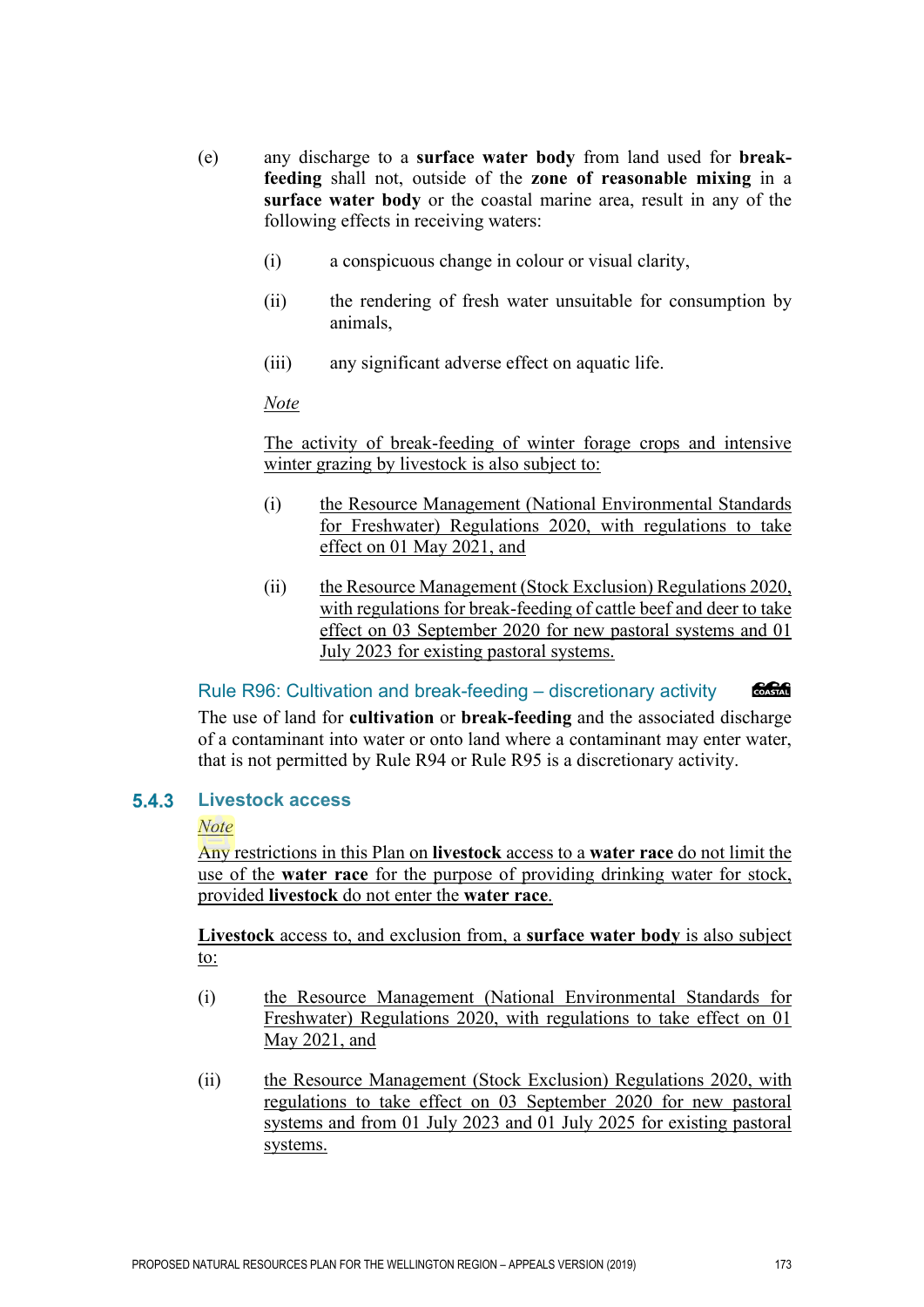Rule R97: Livestock access to a surface water body or the coastal **AARA** marine area – permitted activity

**Livestock** access to a **surface water body** or the coastal marine area, and any associated discharge to water, is a permitted activity provided the following conditions are met:

- (a) From 31 July 2019, there shall be no **livestock** access to a **Category 1 surface water body,** except that sheep may have access to a significant **natural wetland listed in Schedule F3 (significant wetlands) if** authorised by a resource consent pursuant to Rule R106.
- (b) From 31 July 2022, access by:
	- (i) cattle, farmed deer or farmed pigs **livestock** to a **Category 2 surface water body**, (except for a Schedule F1 river that is less than 1m wide), and
	- (ii) **dairy cows** to a river that is not a **Category 1 or Category 2 surface water body** and has an **active bed** width of 1metre or wider at the location of the access,

may occur provided; the access is only at a **stock crossing point** and the cattle (including dairy cows), farmed deer or farmed pigs:

- (iii) are supervised and actively driven across the water body, and
- (iv) do not cross the same water body more than twice in any month.
	- a. there is no surface water present at the time and location of the access; or
	- b. if there is surface water present, the access is only at a **stock crossing point** that complies with condition (d).
- (c) From 1 July 2025, access by:
	- (i) cattle, farmed deer or farmed pigs to a **Category 2 surface water body**, which is a Schedule F1 river that is less than 1m wide), and
	- (ii) cattle, farmed deer or farmed pigs to a **Category 2 surface water body** which is within that part of the Huangarua River catchment identified in Schedule I (trout spawning habitat), during the trout spawning season (31 May to 31 August),

may occur provided, the access is only at a **stock crossing point** and the cattle (including dairy cows), farmed deer or farmed pigs:

(iii) are supervised and actively driven across the water body, and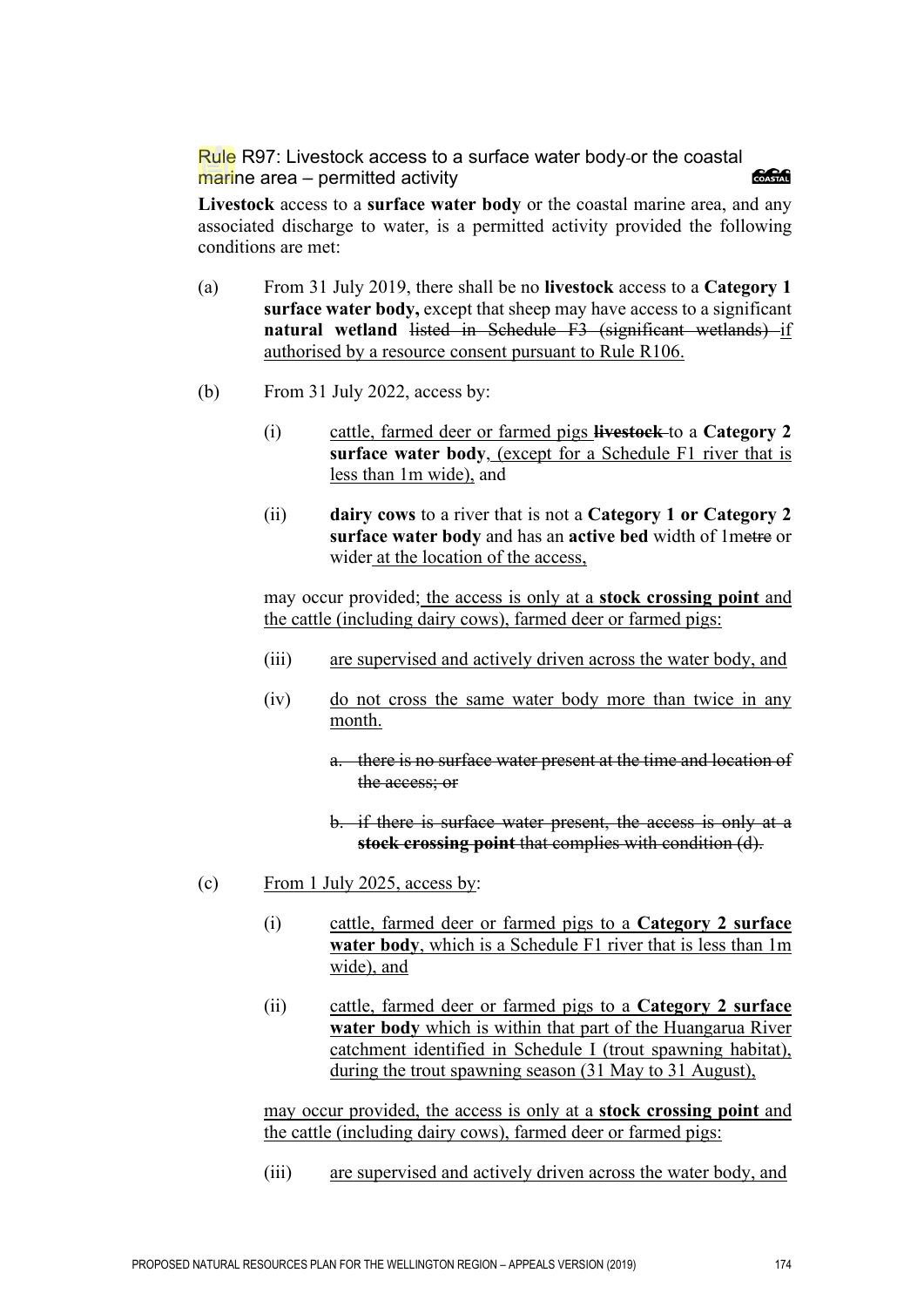- (iv) do not cross the same water body more than twice in any month.
- (d) Access by livestock, excluding sheep, to all **surface water bodies** or the coastal marine area shall not result in:
	- (i) a conspicuous change in colour or visual clarity of water,
		- a) in a site with significant **mana whenua** values identified in Schedule C (mana whenua), or
		- b) in a **natural wetland** lake, estuary or the coastal marine area, or
		- c) beyond the **zone of reasonable mixing** in a river, or
	- (ii) pugging or devegetation that exposes bare earth; or
	- (iii) cattle, farmed deer or farmed pigs being left unattended in, or not being actively moved through, a **natural wetland**, estuary or the cosstal marine area.
- (d) A **stock crossing point** on a river, drain, water race or lake shall:

(i) not be more than 20m wide, and

(ii) be perpendicular to the direction of water flow, except where this is impracticable owing to the natural contours of the bed or adjoining land, and

(iii) align with a constrcted track or raceway on either side of the **stock crossing point**, and

- (iv) not be used to allow cattle, farmed deer or farmed pigs to be left unattended in, or not actively moved through, the water body, and
- $(v)$  not be used more frequently than twice in any month.
- (ii) more than minor damage in a **natural wetland** provided that:
	- a) the natural wetland is 0.05 ha or more and is not identified as a **Category 1 surface water body**, or
	- b) stock exclusion from the **natural wetland** is not required by the Resource Management (Stock Exclusion) Regulations 2020, and
- (iii) more than minor damage to the water body's bed and banks, including through bank collapse, except at a **stock crossing point** where **livestock** are supervised and actively driven across the water body.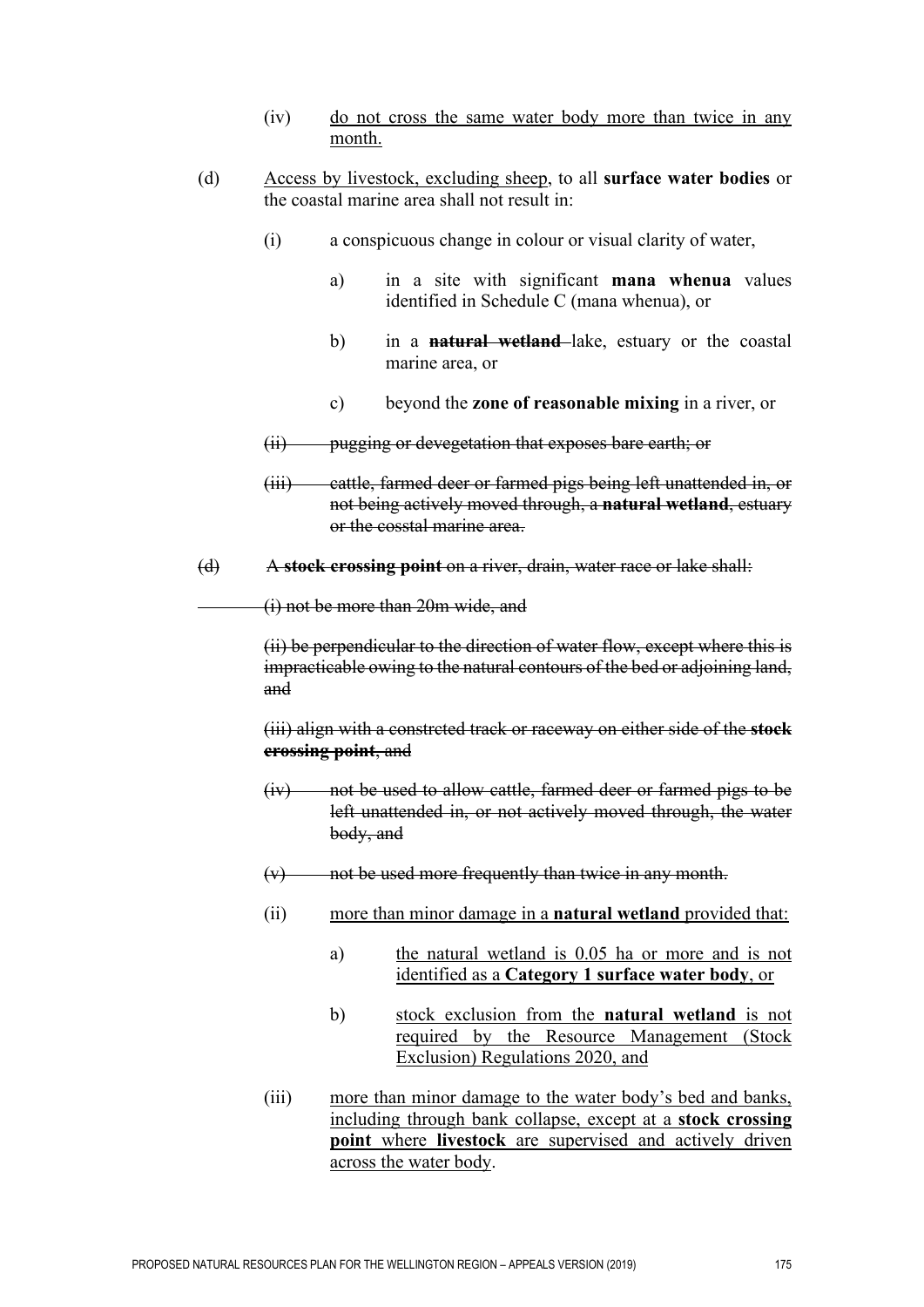# (e) In the **coastal marine area**:

- (i) access by beef cattle shall not result in more than minor damage, and
- (ii) beef cattle shall be supervised in, or driven across, land below mean high water springs in a Schedule F5 (coastal habitats) or Schedule J (geological features) site or habitat, and
- (iii) cattle (other than beef cattle), farmed deer or farmed pigs shall be supervised in, or driven across, land below mean high water springs, and
- (iv) where the quality of water in the coastal environment has deteriorated so that it is having a significant adverse effect on ecosystems, natural habitats, or water-based recreational activities, or is restricting existing uses, **livestock** access to the coastal marine area, adjoining intertidal areas and other water bodies and riparian margins in the coastal environment must be expressly allowed for in a Freshwater Farm Plan certified under section 271G of the RMA.

# *Note*

Fencing is one method of managing **livestock** access and fencing can be either permanent or temporary as long as it achieves the conditions of the rule.

Rule R98: Livestock access to a surface water body or the coastal marine area (excluding any Category 1 surface water body) – discretionary activity

# **COASTAL**

The use and disturbance of the bed, including the banks, or other land in a **surface water body** or the coastal marine area, and any associated discharge to water, from **livestock** access that does not comply with condition (b), (c), (d) or (e) of Rule R97, is a discretionary activity.

Rule R98A: Livestock access to any **Category 1 surface water body** – non complying

The use and disturbance of the bed, including the banks, or other land in a **surface water body** or the coastal marine area, and any associated discharge to water, from **livestock** access that does not comply with condition (a) of Rule R97, is a non complying activity.

#### $5.4.4$ **Earthworks and vegetation clearance**

# *Notes*

**Vegetation clearance** is also controlled by provisions in district plans and bylaws, and the Electricity (Hazards from Trees) Regulations 2003.

The rules in this section do not control any **earthworks**, soil disturbances, **vegetation clearance** or vegetation disturbances covered by the Resource Manangement (National Environmental Standards for Plantation Forestry) Regulations 2017.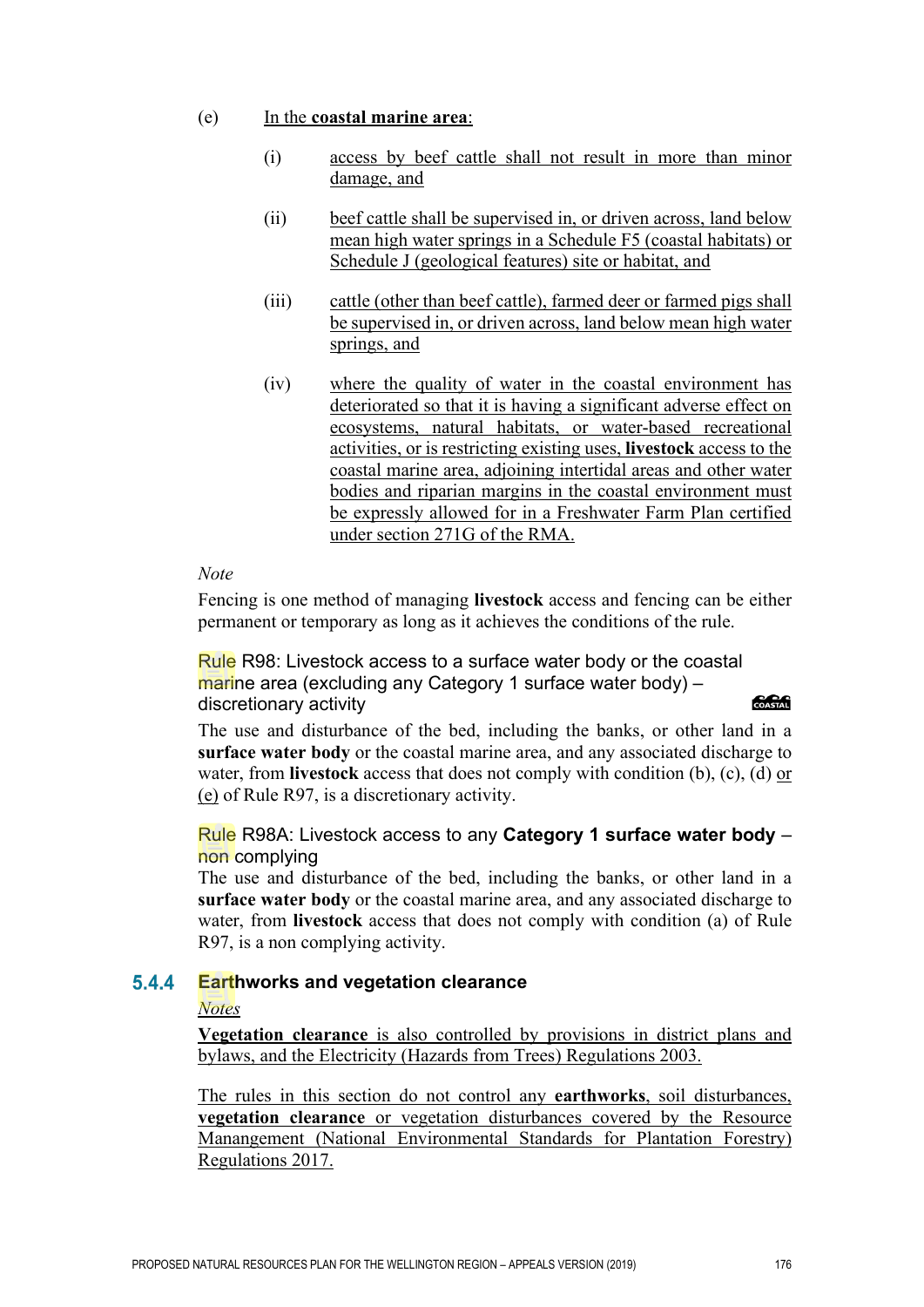**Earthworks** and **vegetation clearance** outside, but within 10 metres of a natural wetland on land used for horticulture or arable land uses is also controlled by provisions in the Resource Manageent (National Environmental Standards for Freshwater) Regulations 2020.

# Rule R99: Earthworks – permitted activity

The use of land, and the associated discharge of sediment into water or onto or into land where it may enter water from **earthworks** up to a total area of 3,000m2 per **property** per 12 month period is a permitted activity, provided the following conditions are met:

- (a) soil or debris from **earthworks** is not placed where it can enter a **surface water body** or the coastal marine area, and
- (b) **earthworks** will not create or contribute to instability or subsidence of a slope or another land surface at or beyond the boundary of the **property** where the **earthworks** occurs, and
- (c) any **earthworks** shall not, after the **zone of reasonable mixing**, result in any of the following effects in receiving waters:
	- (i) the production of conspicuous oil or grease films, scums of foams, or floatable or suspended materials, or
	- (ii) any conspicuous change in colour or visual clarity, or
	- (iii) any emission of objectionable odour, or
	- (iv) the rendering of fresh water unsuitable for consumption by animals, or
	- (v) any significant adverse effect on aquatic life, and
- (d) **earthworks** shall not occur within 5m of a **surface water body** except for **earthworks** undertaken in association with Rules R112, R114, R115, R116, R117, R118, R119 R120, R121, R122 and R124, and activities permitted by Rule R114 or Rule R115.
- (e) work areas are **stabilised** within six months after the completion of the **earthworks**.

# *Note*

Rule R99 does not control any **earthworks** or soil disturbances covered by the Resource Management (National Environmental Standatds for Plantation Forestry) Regulations 2017.

# Rule R99A: Construction of a new farm track – permitted activity

The use of land, and the associated discharge of sediment into water or onto or into land where it may enter water from **earthworks** up to a total area of 10,000m<sup>2</sup> per **property** per 12 month period for the construction of a new farm track is a permitted activity, provided the following conditions are met: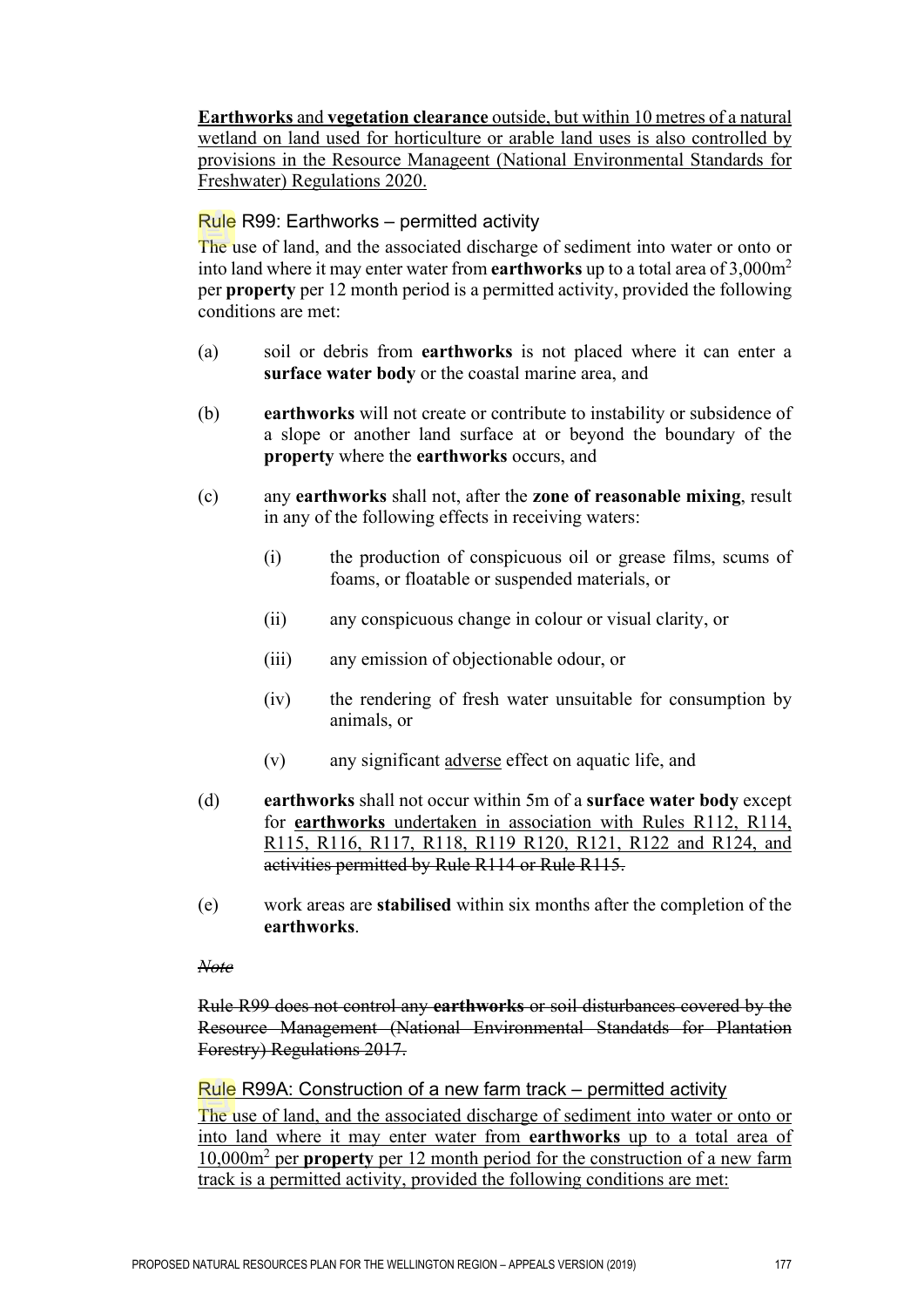- (a) the side cutting height measured vertically is less than 2m, or over 2m for continuous length of no more than 150m, and
- (b) soil or debris from **earthworks** is not placed where it can enter a **surface water body** or the coastal marine area, and
- (c) **earthworks** will not create or contribute to instability or subsidence of a slope or another land surface at or beyond the boundary of the **property** where the **earthworks** occurs, and
- (d) any **earthworks** shall not, after the **zone of reasonable mixing**, result in any of the following effects in receiving waters:
	- (i) the production of conspicuous oil or grease films, scums of foams, or floatable or suspended materials, or
	- (ii) any conspicuous change in colour or visual clarity, or
	- (iii) any emission of objectionable odour, or
	- (iv) the rendering of <u>fresh water unsuitable for consumption by</u> animals, or
	- (v) any significant adverse effect on aquatic life, and
- (e) **earthworks** shall not occur within 5m of a **surface water body** except for **earthworks** undertaken in association with Rules R112, R114, R115, R116, R117, R118, R119 R120, R121, R122 and R124, and
- (f) work areas must be **stabilised** as soon as reasonably practicable and until the work area is **stabilised**, erosion and sediment control measures shall be used where a preferential flow path connects with a surface water body or the coastal marine area.

*Note*

Guidance on erosion and sediment control measures is available from <http://www.gw.govt.nz/good-management-practice/>

### Rule R99B: Construction of a new farm track – controlled activity

The use of land, and the associated discharge of sediment into water or onto or into land where it may enter water from **earthworks** for the construction of a new farm track that is not permitted by Rules R99 or R99A is a controlled activity, provided the following conditions are met:

- (a) **earthworks** shall not occur within 5m of a **surface water body** except for **earthworks** undertaken in association with Rules R112, R114, R115, R116, R117, R118, R119 R120, R121, R122 and R124, and
- (b) a maximum side cutting height measured vertically is no more than 3m for a continuous length of no more than 100m.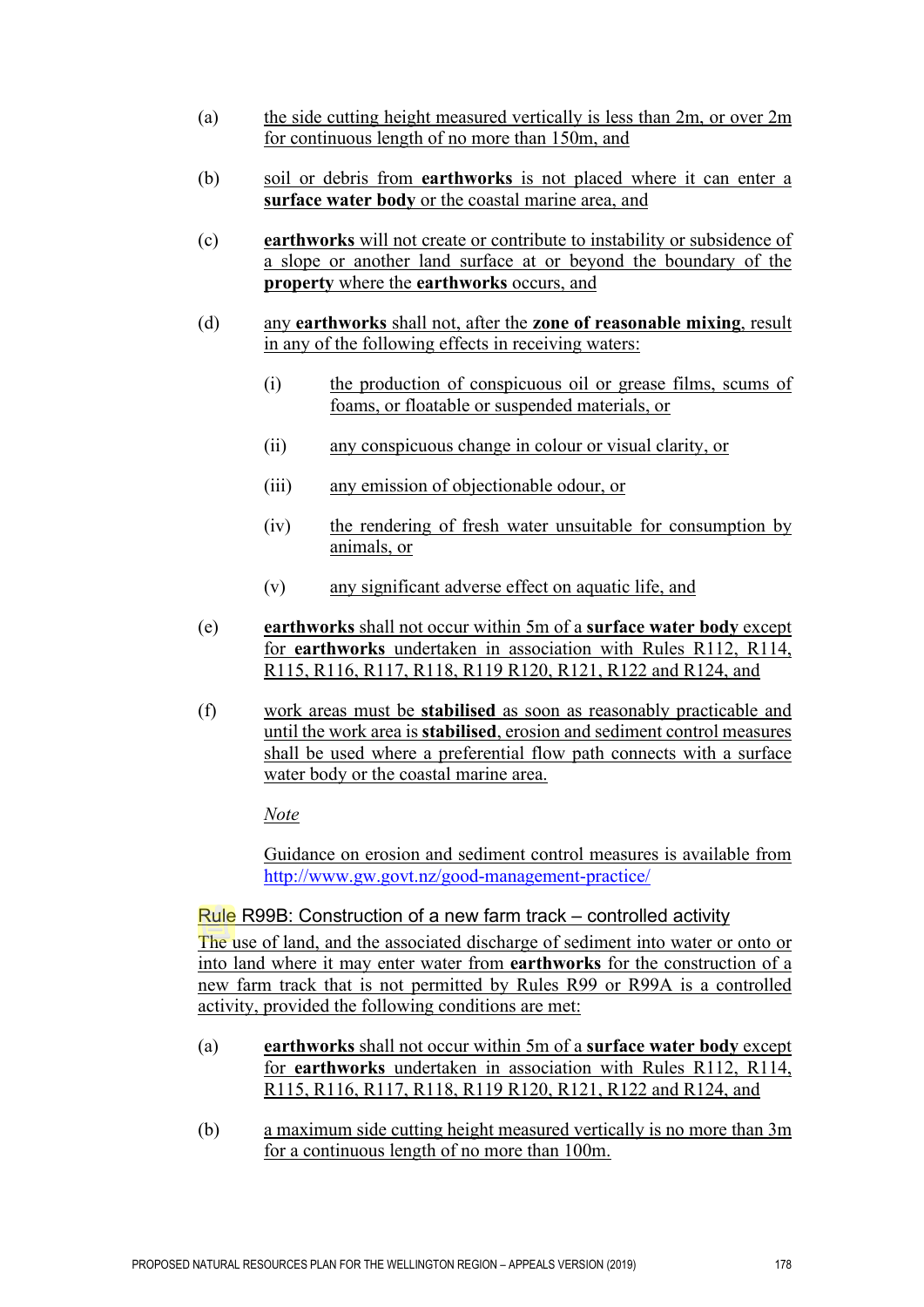# *Matters of control*

- 1. The location, duration and timing of the **earthworks**
- 2. The need for increased **surface water body** setbacks to manage erosion risk and sediment loss
- 3. The design, suitability, monitoring and maintenance of erosion and sediment control measures
- 4. Monitoring and reporting requirements
- 5. Effects on **aquatic ecosystem health** and **mahinga kai**
- 6. The effects, after the **zone of reasonable mixing**, in receiving waters including:
	- (i) the production of conspicuous oil or grease films, scums of foams, or floatable or suspended materials, or
	- (ii) any conspicuous change in colour or visual clarity, or
	- (iii) any emission of objectionable odour, or
	- (iv) the rendering of fresh water unsuitable for consumption by animals, or
	- (v) any significant adverse effect on aquatic life.

# Rule R100: Vegetation clearance on erosion prone land – permitted activity

The use of land, and the associated discharge of sediment into water or onto or into land where it may enter water from **vegetation clearance** up to a total area of 2ha per **property** per 12 month period on **erosion prone land** is a permitted activity, provided the following conditions are met:

- (a) any soil or debris from the **vegetation clearance** is not placed where it can enter a **surface water body** or the coastal marine area, and
- (b) any soil disturbances associated with the **vegetation clearance** shall not after the **zone of reasonable mixing,** result in any of the following effects in receiving waters:
	- (i) the production of conspicuous oil or grease films, scums of foams, or floatable or suspended materials, or
	- (ii) any conspicuous change in colour or visual clarity, or
	- (iii) any emission of objectionable odour, or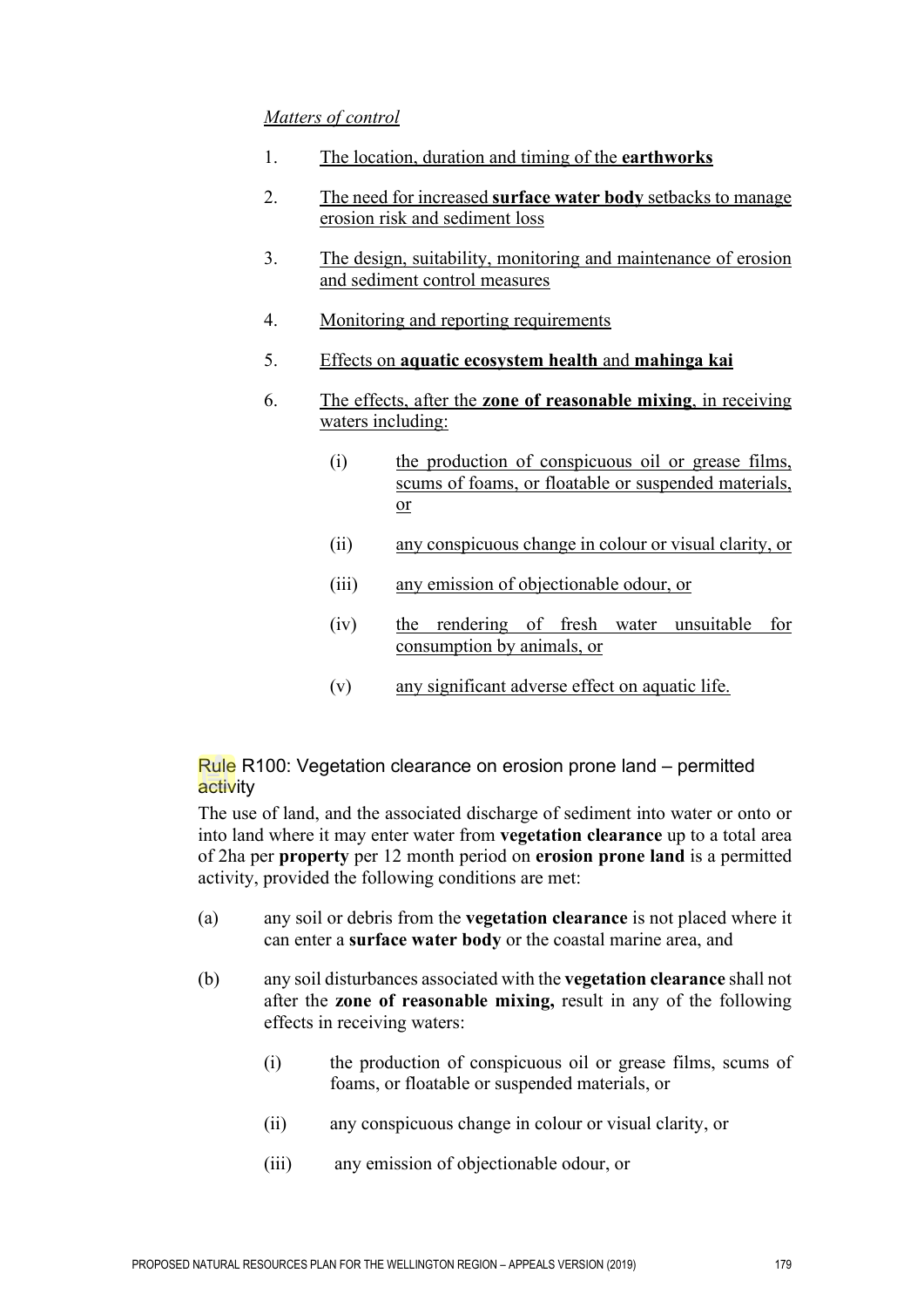- (iv) the rendering of fresh water unsuitable for consumption by animals, or
- (v) any significant effect on aquatic life, and
- (c) **vegetation clearance** shall not occur within 5m of a **surface water body** except for **vegetation clearance** undertaken in association with by Rules R112, R114, R115, R116, R117, R118, R119, R120, R121, R122 and R124 activities permitted by Rule R114 or Rule R115.

Rule R101: Vegetation clearance on erosion prone land in accordance with a Freshwater Farm Plan – permitted activity COASTAL

The use of land, and the associated discharge of sediment into water or onto or into land where it may enter water from **vegetation clearance** on **erosion prone land** is a permitted activity where it is expressly allowed for in a Freshwater Farm Plan certified under section 217G of the RMA.

Rule R102: Earthworks and vegetation clearance for renewable energy generation – restricted discretionary activity

The use of land, and the associated discharge of sediment into water or onto or into land where it may enter water from **earthworks** not permitted by Rule R99 or **vegetation clearance** on **erosion prone land** that is not permitted by Rule R100 associated with the use, development, operation, maintenance and upgrade of **renewable energy generation** is a restricted discretionary activity, provided the following conditions are met:

- (a) the **earthworks** or **vegetation clearance** and associated discharge are associated with the following construction activities:
	- (i) the formation of access tracks,
	- (ii) the formation of laydown areas and stockpile areas,
	- (iii) the formation of wind turbine platforms, including foundation formation,
	- (iv) foundations for any operations building or transmission line,
	- (v) placement of any excess fill associated with any of the activities listed in (i) to (iv) above,
	- (vi) ancillary works necessary to construct or maintain any erosion and sediment control measures associated with (i) to (v) above, and
- (b) the activity does not occur within the **coast marine area**, and
- (c) any soil or debris from the **vegetation clearance** is not placed where it can enter a **surface water body** or the **coastal marine area**, and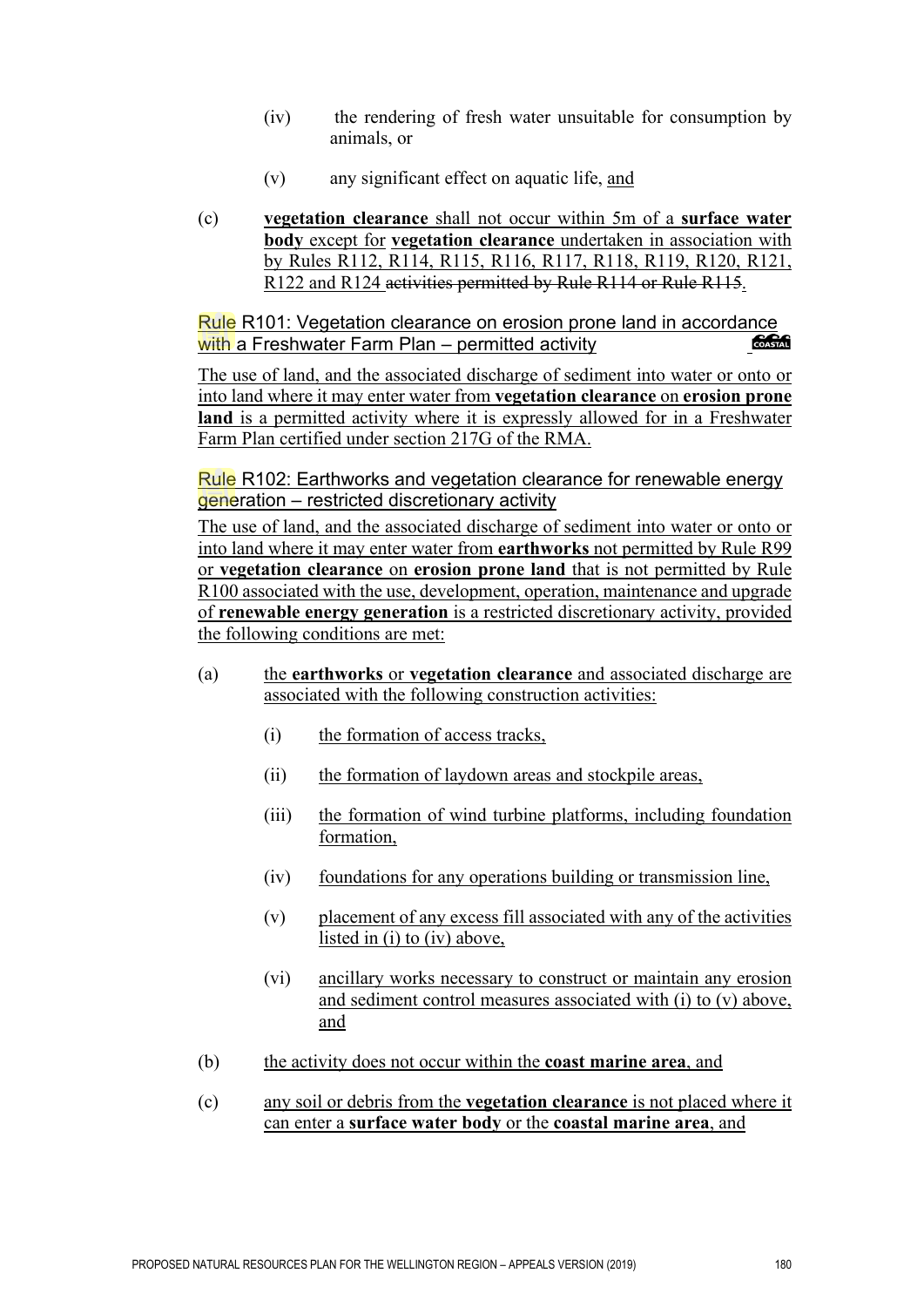- (d) the **earthworks** or **vegetation clearance** will not create or contribute to instability or subsidence of a slope or another land surface at or beyond the boundary of the **property** where the **earthworks** or **vegetation clearance** occurs, and
- (e) work areas are **stabilised** within six months after the completion of the **earthworks**, and
- (f) any earthworks shall not, after the **zone of reasonable mixing,** result in any of the following effects in receiving waters:
	- (i) the production of conspicuous oil or grease films, scums of foams, or floatable or suspended materials, or
	- (ii) any conspicuous change in colour or visual clarity, or
	- (iii) any emission of objectionable odour, or
	- (iv) the rendering of fresh water unsuitable for consumption by animals, or
	- (v) any significant effect on aquatic life, and

# (g) the **earthworks** or **vegetation clearance** shall not, occur within 10m of a **surface water body** or coastal marine area.

# *Matters for discretion*

- 1. The location, area, scale, volume, duration and timing of the works
- 2. The design and suitability of erosion and sediment control measures including consideration of hazard mitigation and the risk of accelerated soil erosion associated with
- 3. Staging of works and progressive **stabilisation:**
- 4. Adverse effects on:
	- (i) groundwater, **surface water bodies** and their margins, particularly **surface water bodies** within sites identified in Schedule A (outstanding water bodies), Schedule B (Ngā Taonga Nui a Kiwa), Schedule C (mana whenua), Schedule F (ecosystems and habitats with indigenous biodiversity), Schedule H (contact recreation and Māori customary use) or Schedule I (important trout fishery rivers and spawning waters)
	- (ii) group and **community drinking water supplies**